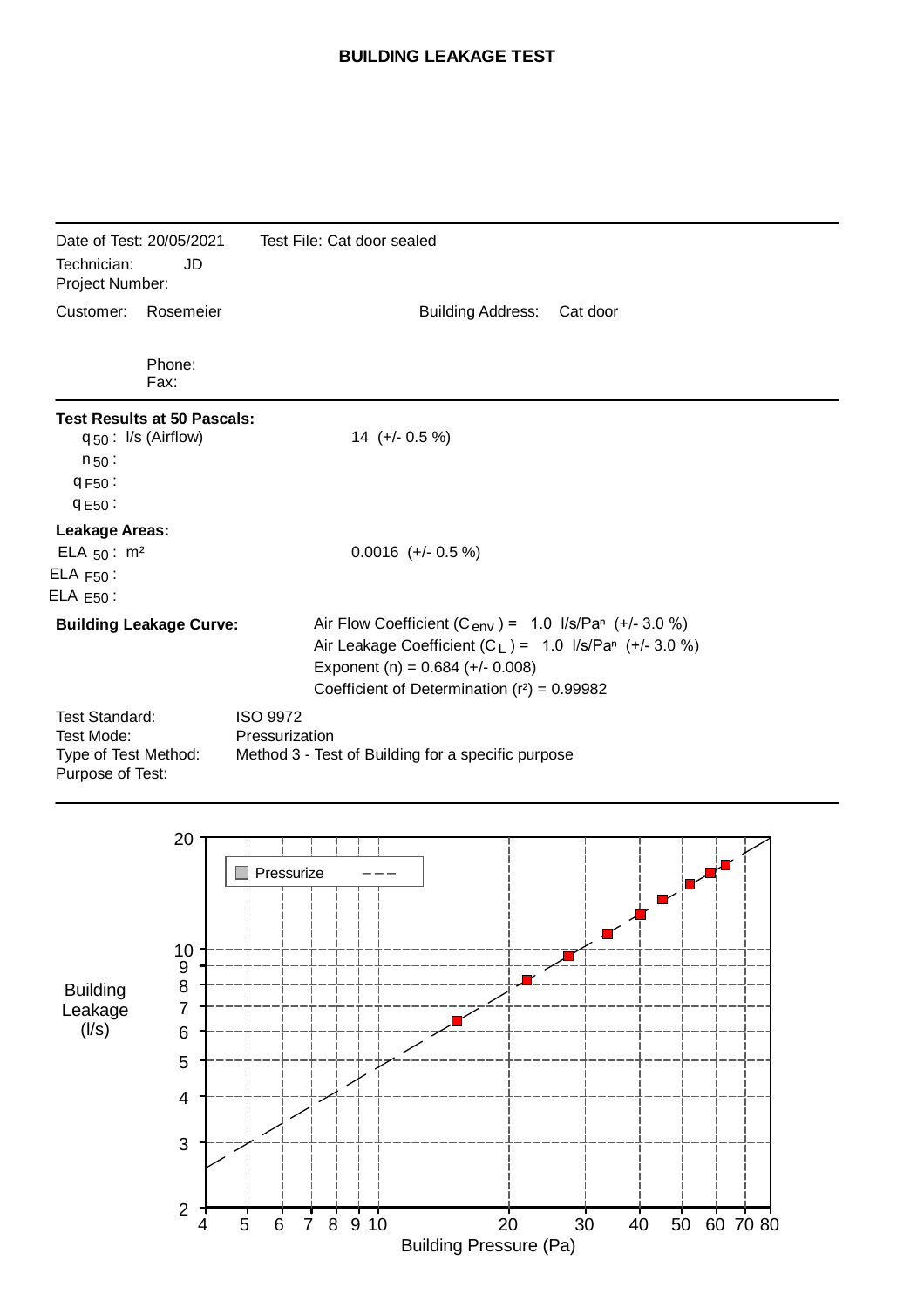## **BUILDING LEAKAGE TEST Page 2 of 4**

Date of Test: 20/05/2021 Test File: Cat door sealed

| <b>Building Information</b>                                   |                                  |
|---------------------------------------------------------------|----------------------------------|
| (according to ISO)<br>Internal Volume, V (m <sup>3</sup> )    |                                  |
| Net Floor Area, $A_F$ (m <sup>2</sup> )<br>(according to ISO) |                                  |
| (according to ISO)<br>Envelope Area, $A_F$ (m <sup>2</sup> )  |                                  |
| Height (m)                                                    |                                  |
| <b>Uncertainty of Dimensions (%)</b>                          |                                  |
| <b>Year of Construction</b>                                   |                                  |
| <b>Type of Heating</b>                                        |                                  |
| <b>Type of Air Conditioning</b>                               |                                  |
| <b>Type of Ventilation</b>                                    | None                             |
| <b>Building Wind Exposure</b>                                 | <b>Highly Protected Building</b> |
| <b>Wind Class</b>                                             | Calm                             |

## **Equipment Information**

| Type           | <b>Manufacturer</b>        | Model          | <b>Serial Number</b> | <b>Custom Calibration Date</b> |
|----------------|----------------------------|----------------|----------------------|--------------------------------|
| Fan            | <b>Energy Conservatory</b> | Model 4 (230V) | CE3429               |                                |
| Micromanometer | <b>Energy Conservatory</b> | DG700          | 32873                | 15/10/2019                     |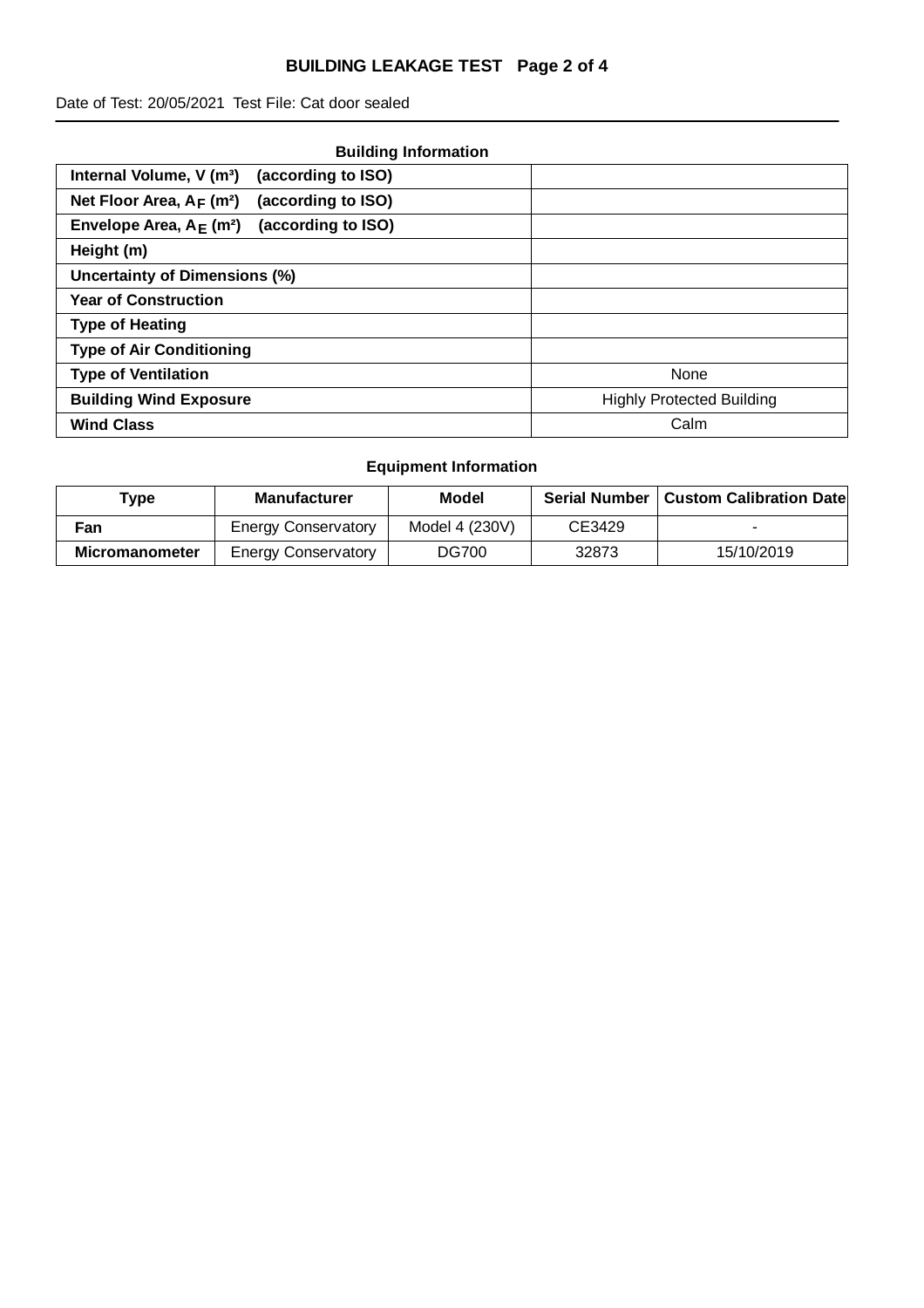#### **BUILDING LEAKAGE TEST Page 3 of 4**

Date of Test: 20/05/2021 Test File: Cat door sealed

#### **Pressurization Test:**

| <b>Environmental Data</b> |                                 |                                 |  |  |  |  |
|---------------------------|---------------------------------|---------------------------------|--|--|--|--|
| Indoor Temperature (°C)   | <b>Outdoor Temperature (°C)</b> | <b>Barometric Pressure (Pa)</b> |  |  |  |  |
| 19.0                      | 19.0                            | 101325.0                        |  |  |  |  |

|                  | <b>Pre-Test</b>     |              | <b>Baseline Pressure Data</b> | <b>Post-Test</b>    |                  |
|------------------|---------------------|--------------|-------------------------------|---------------------|------------------|
| $\Delta p_{0.1}$ | Δp <sub>0.1</sub> + | $\Delta p_0$ | $\Delta p_{0,2}$              | Δp <sub>0.2</sub> + | $\Delta p_{0.2}$ |
| 0.0              | 0.0                 | 0.0          | 0.0                           |                     | л.               |

#### **Data Points - Semi-Automated Test (TTE 5.0.8.4)**

| <b>Nominal</b><br><b>Building</b><br><b>Pressure</b><br>(Pa) | <b>Baseline</b><br>adjusted<br><b>Building</b><br><b>Pressure</b><br>(Pa) | Fan<br><b>Pressure</b><br>(Pa) | <b>Nominal</b><br><b>Flow</b><br>q <sub>r</sub><br>(1/s) | Adjusted<br><b>Flow</b><br><b>genv</b><br>(1/s) | Adjusted<br><b>Flow</b><br>qr<br>(1/s) | % Error | Fan<br>Configuration |
|--------------------------------------------------------------|---------------------------------------------------------------------------|--------------------------------|----------------------------------------------------------|-------------------------------------------------|----------------------------------------|---------|----------------------|
| 0.0                                                          | n/a                                                                       | n/a                            |                                                          |                                                 |                                        |         |                      |
| 63.6                                                         | 63.0                                                                      | 23.9                           | 17                                                       | 17                                              | 17                                     | $-0.3$  | Ring D               |
| 58.8                                                         | 58.2                                                                      | 21.6                           | 16                                                       | 16                                              | 16                                     | $-0.0$  | Ring D               |
| 52.7                                                         | 52.2                                                                      | 18.8                           | 15                                                       | 15                                              | 15                                     | 0.3     | Ring D               |
| 45.7                                                         | 45.1                                                                      | 15.6                           | 14                                                       | 14                                              | 14                                     | 0.9     | Ring D               |
| 40.7                                                         | 40.1                                                                      | 75.8                           | 12                                                       | 12                                              | 12                                     | $-0.7$  | Ring E               |
| 34.3                                                         | 33.7                                                                      | 60.5                           | 11                                                       | 11                                              | 11                                     | $-0.3$  | Ring E               |
| 27.9                                                         | 27.3                                                                      | 46.1                           | 10                                                       | 10                                              | 10                                     | 0.0     | Ring E               |
| 22.6                                                         | 22.0                                                                      | 34.6                           | 8                                                        | 8                                               | 8                                      | 0.0     | Ring E               |
| 15.7                                                         | 15.1                                                                      | 21.1                           | 6                                                        | 6                                               | 6                                      | 0.1     | Ring E               |
| 1.1                                                          | n/a                                                                       | n/a                            |                                                          |                                                 |                                        |         |                      |
|                                                              |                                                                           |                                |                                                          |                                                 |                                        |         |                      |

## **Deviations from Standard ISO 9972 - Test Parameters**

- The minimum pressure is not within +/- 3Pa of the greater of 10 Pa or (5 \* zero-flow pressure Δp01).